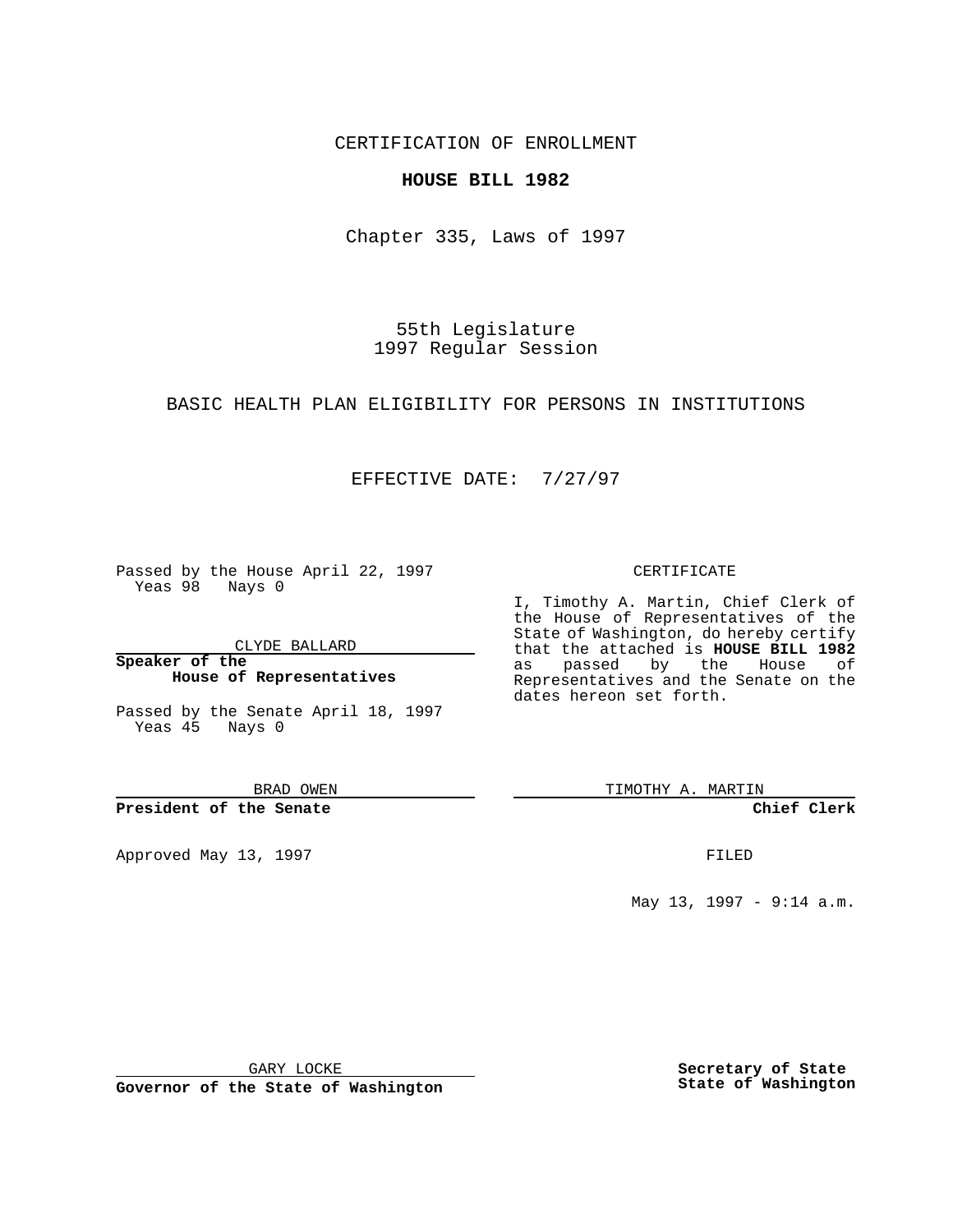## **HOUSE BILL 1982** \_\_\_\_\_\_\_\_\_\_\_\_\_\_\_\_\_\_\_\_\_\_\_\_\_\_\_\_\_\_\_\_\_\_\_\_\_\_\_\_\_\_\_\_\_\_\_

\_\_\_\_\_\_\_\_\_\_\_\_\_\_\_\_\_\_\_\_\_\_\_\_\_\_\_\_\_\_\_\_\_\_\_\_\_\_\_\_\_\_\_\_\_\_\_

Passed Legislature - 1997 Regular Session

AS AMENDED BY THE SENATE

**State of Washington 55th Legislature 1997 Regular Session**

**By** Representatives Dyer, Cody and Backlund; by request of Health Care Authority

Read first time 02/17/97. Referred to Committee on Health Care.

 AN ACT Relating to defining basic health plan eligibility for persons in institutions; and reenacting and amending RCW 70.47.020 and 70.47.060.

BE IT ENACTED BY THE LEGISLATURE OF THE STATE OF WASHINGTON:

 **Sec. 1.** RCW 70.47.020 and 1995 c 266 s 2 and 1995 c 2 s 3 are each reenacted and amended to read as follows:

As used in this chapter:

 (1) "Washington basic health plan" or "plan" means the system of enrollment and payment on a prepaid capitated basis for basic health care services, administered by the plan administrator through participating managed health care systems, created by this chapter.

 (2) "Administrator" means the Washington basic health plan administrator, who also holds the position of administrator of the Washington state health care authority.

 (3) "Managed health care system" means any health care organization, including health care providers, insurers, health care service contractors, health maintenance organizations, or any combination thereof, that provides directly or by contract basic health care services, as defined by the administrator and rendered by duly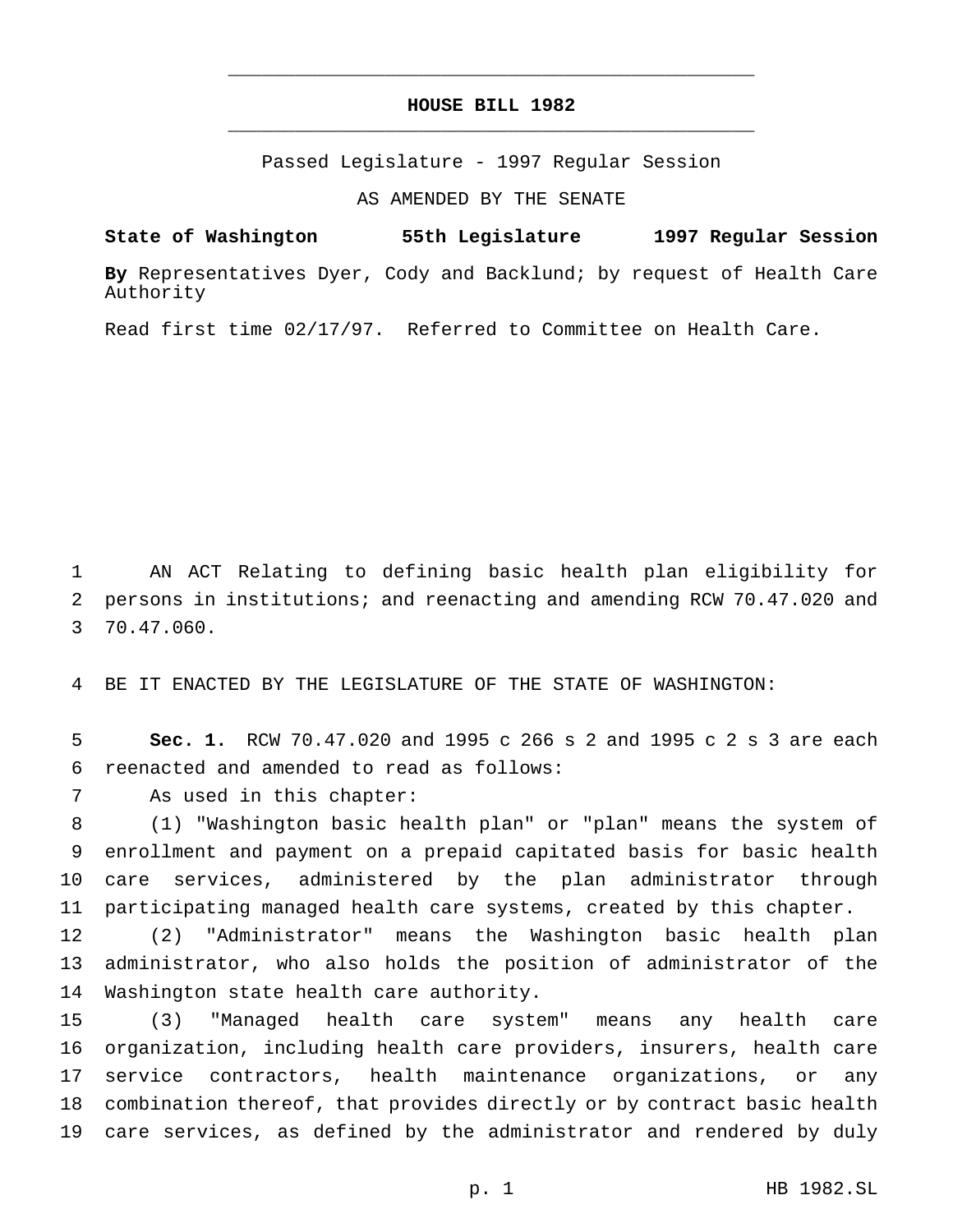licensed providers, on a prepaid capitated basis to a defined patient population enrolled in the plan and in the managed health care system. (4) "Subsidized enrollee" means an individual, or an individual 4 plus the individual's spouse or dependent children( $(\tau)$ ): (a) Who is 5 not eligible for medicare( $(\tau)$ ); (b) who is not confined or residing in a government-operated institution, unless he or she meets eligibility 7 criteria adopted by the administrator; (c) who resides in an area of the state served by a managed health care system participating in the 9 plan( $(\tau)$ ); (d) whose gross family income at the time of enrollment does not exceed twice the federal poverty level as adjusted for family size and determined annually by the federal department of health and human 12 services( $(\tau)$ ) *i* and <u>(e)</u> who chooses to obtain basic health care coverage from a particular managed health care system in return for periodic payments to the plan.

 (5) "Nonsubsidized enrollee" means an individual, or an individual 16 plus the individual's spouse or dependent children( $(\tau)$ ): (a) Who is 17 not eligible for medicare( $(\tau)$ ); (b) who is not confined or residing in 18 a government-operated institution, unless he or she meets eligibility 19 criteria adopted by the administrator; (c) who resides in an area of the state served by a managed health care system participating in the 21 plan( $(-$ and)); (d) who chooses to obtain basic health care coverage 22 from a particular managed health care system $((\tau))$  i and  $(e)$  who pays or on whose behalf is paid the full costs for participation in the plan, without any subsidy from the plan.

 (6) "Subsidy" means the difference between the amount of periodic payment the administrator makes to a managed health care system on behalf of a subsidized enrollee plus the administrative cost to the plan of providing the plan to that subsidized enrollee, and the amount determined to be the subsidized enrollee's responsibility under RCW 70.47.060(2).

 (7) "Premium" means a periodic payment, based upon gross family income which an individual, their employer or another financial sponsor makes to the plan as consideration for enrollment in the plan as a subsidized enrollee or a nonsubsidized enrollee.

 (8) "Rate" means the per capita amount, negotiated by the administrator with and paid to a participating managed health care system, that is based upon the enrollment of subsidized and nonsubsidized enrollees in the plan and in that system.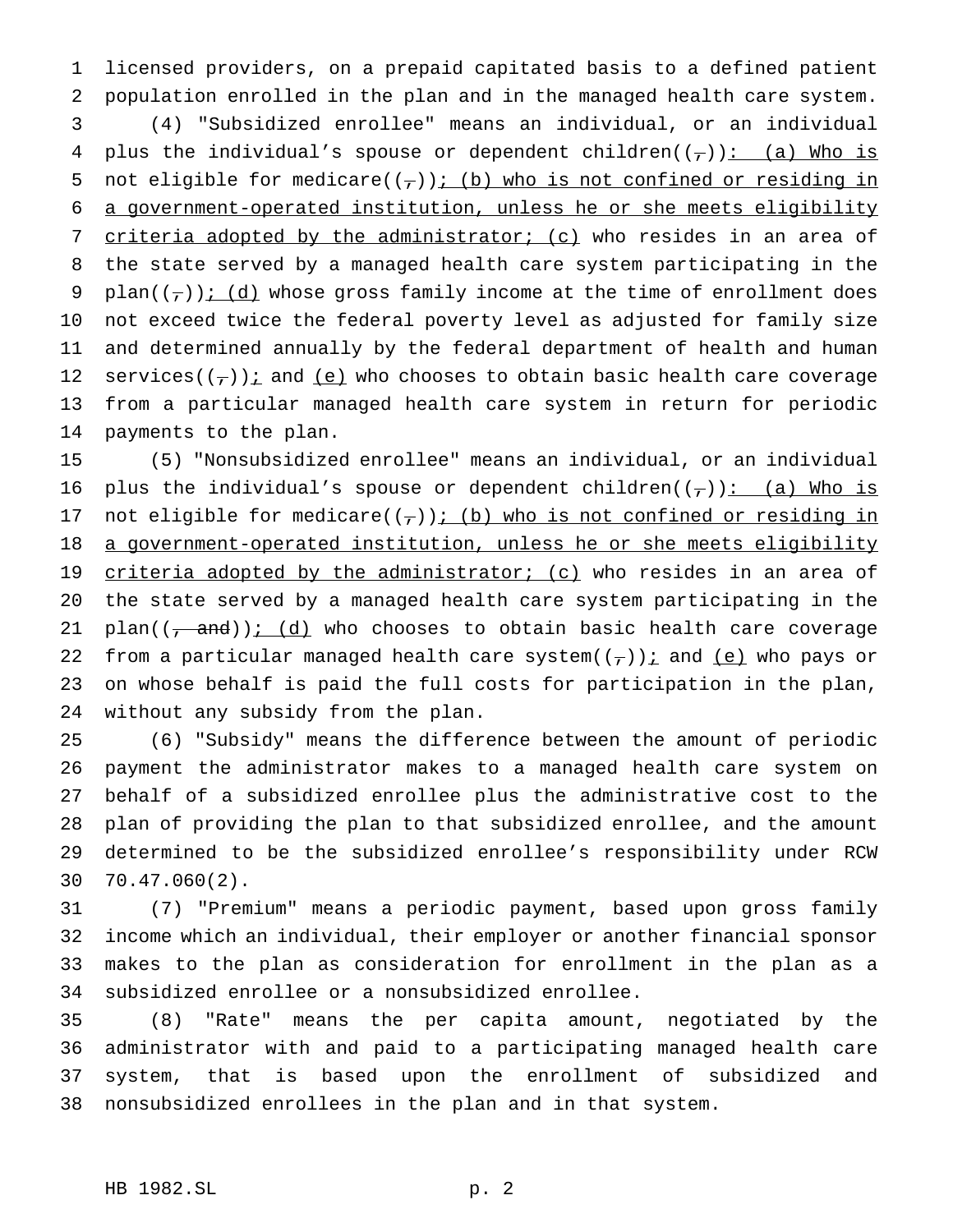**Sec. 2.** RCW 70.47.060 and 1995 c 266 s 1 and 1995 c 2 s 4 are each reenacted and amended to read as follows:

The administrator has the following powers and duties:

 (1) To design and from time to time revise a schedule of covered basic health care services, including physician services, inpatient and outpatient hospital services, prescription drugs and medications, and other services that may be necessary for basic health care. In addition, the administrator may offer as basic health plan services chemical dependency services, mental health services and organ transplant services; however, no one service or any combination of these three services shall increase the actuarial value of the basic health plan benefits by more than five percent excluding inflation, as determined by the office of financial management. All subsidized and nonsubsidized enrollees in any participating managed health care system under the Washington basic health plan shall be entitled to receive 16 covered services in return for premium payments to the plan. The schedule of services shall emphasize proven preventive and primary health care and shall include all services necessary for prenatal, postnatal, and well-child care. However, with respect to coverage for groups of subsidized enrollees who are eligible to receive prenatal and postnatal services through the medical assistance program under chapter 74.09 RCW, the administrator shall not contract for such services except to the extent that such services are necessary over not more than a one-month period in order to maintain continuity of care after diagnosis of pregnancy by the managed care provider. The schedule of services shall also include a separate schedule of basic health care services for children, eighteen years of age and younger, for those subsidized or nonsubsidized enrollees who choose to secure basic coverage through the plan only for their dependent children. In designing and revising the schedule of services, the administrator shall consider the guidelines for assessing health services under the mandated benefits act of 1984, RCW 48.42.080, and such other factors as the administrator deems appropriate.

 However, with respect to coverage for subsidized enrollees who are eligible to receive prenatal and postnatal services through the medical assistance program under chapter 74.09 RCW, the administrator shall not contract for such services except to the extent that the services are necessary over not more than a one-month period in order to maintain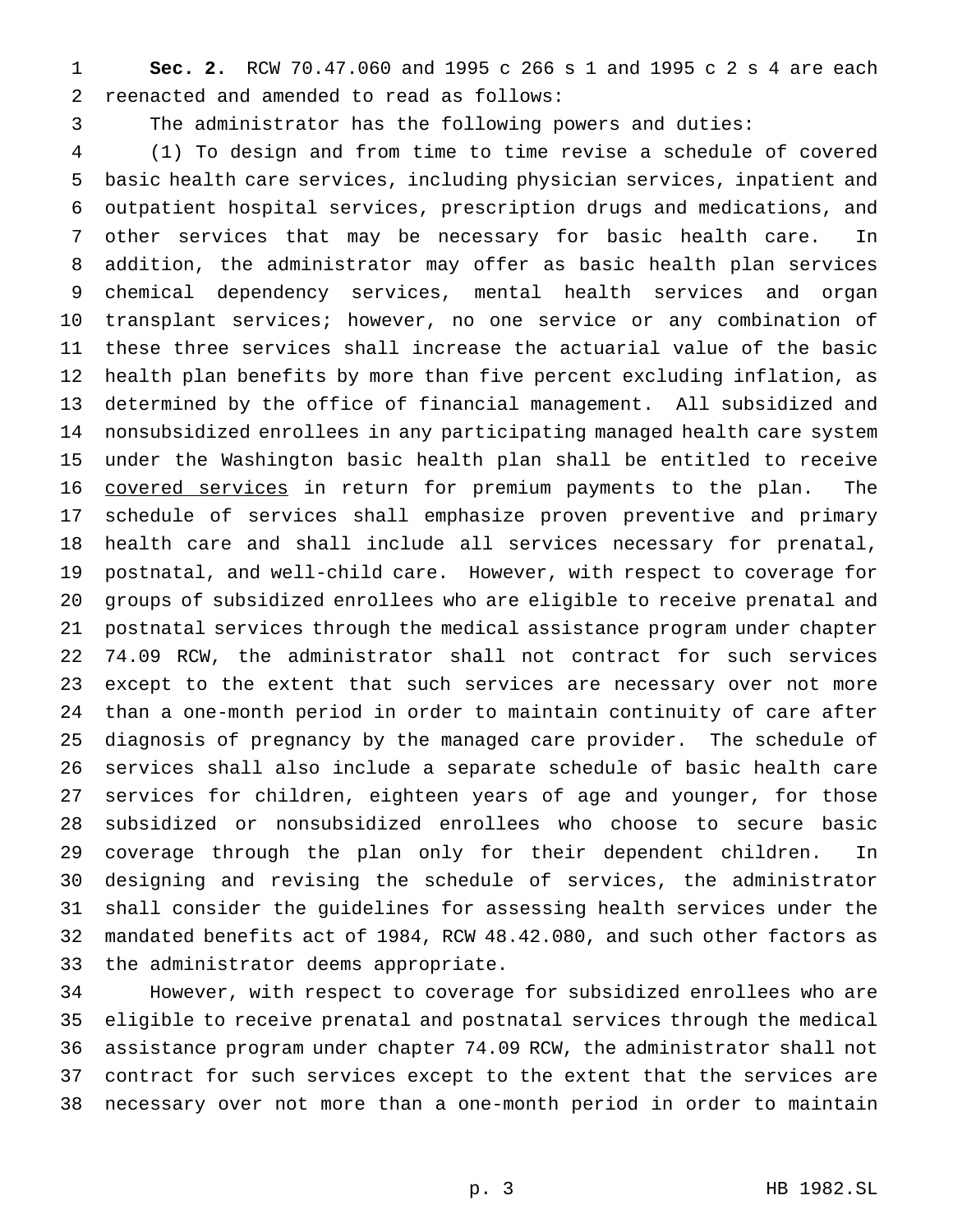continuity of care after diagnosis of pregnancy by the managed care provider.

 (2)(a) To design and implement a structure of periodic premiums due the administrator from subsidized enrollees that is based upon gross family income, giving appropriate consideration to family size and the ages of all family members. The enrollment of children shall not require the enrollment of their parent or parents who are eligible for the plan. The structure of periodic premiums shall be applied to subsidized enrollees entering the plan as individuals pursuant to subsection (9) of this section and to the share of the cost of the plan due from subsidized enrollees entering the plan as employees pursuant to subsection (10) of this section.

 (b) To determine the periodic premiums due the administrator from nonsubsidized enrollees. Premiums due from nonsubsidized enrollees shall be in an amount equal to the cost charged by the managed health care system provider to the state for the plan plus the administrative cost of providing the plan to those enrollees and the premium tax under RCW 48.14.0201.

 (c) An employer or other financial sponsor may, with the prior approval of the administrator, pay the premium, rate, or any other amount on behalf of a subsidized or nonsubsidized enrollee, by arrangement with the enrollee and through a mechanism acceptable to the administrator, but in no case shall the payment made on behalf of the enrollee exceed the total premiums due from the enrollee.

 (d) To develop, as an offering by all health carriers providing coverage identical to the basic health plan, a model plan benefits package with uniformity in enrollee cost-sharing requirements.

 (3) To design and implement a structure of enrollee cost sharing due a managed health care system from subsidized and nonsubsidized enrollees. The structure shall discourage inappropriate enrollee utilization of health care services, and may utilize copayments, deductibles, and other cost-sharing mechanisms, but shall not be so costly to enrollees as to constitute a barrier to appropriate utilization of necessary health care services.

 (4) To limit enrollment of persons who qualify for subsidies so as to prevent an overexpenditure of appropriations for such purposes. Whenever the administrator finds that there is danger of such an overexpenditure, the administrator shall close enrollment until the administrator finds the danger no longer exists.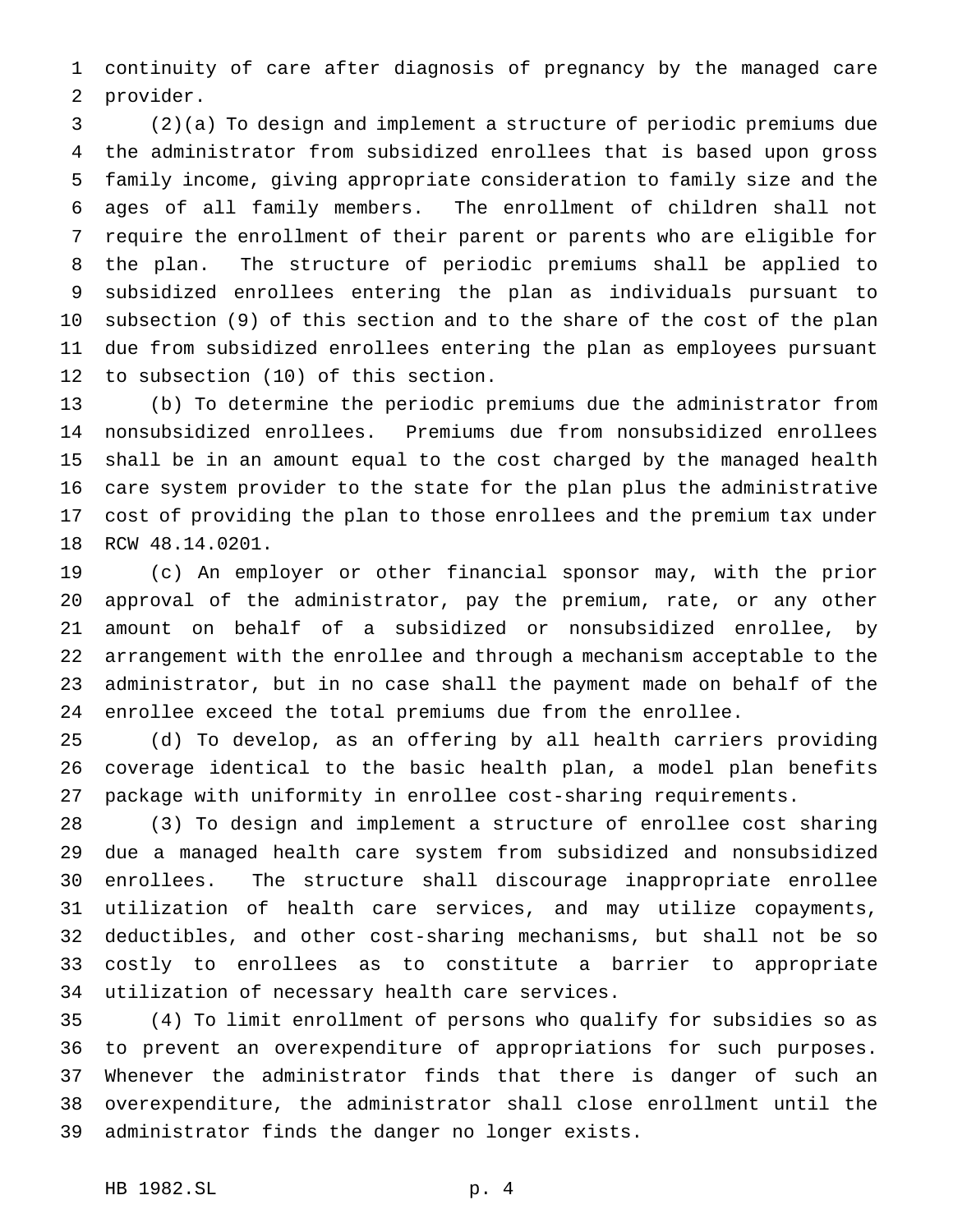(5) To limit the payment of subsidies to subsidized enrollees, as defined in RCW 70.47.020. The level of subsidy provided to persons who qualify may be based on the lowest cost plans, as defined by the administrator.

 (6) To adopt a schedule for the orderly development of the delivery of services and availability of the plan to residents of the state, subject to the limitations contained in RCW 70.47.080 or any act appropriating funds for the plan.

 (7) To solicit and accept applications from managed health care systems, as defined in this chapter, for inclusion as eligible basic health care providers under the plan. The administrator shall endeavor to assure that covered basic health care services are available to any enrollee of the plan from among a selection of two or more participating managed health care systems. In adopting any rules or procedures applicable to managed health care systems and in its dealings with such systems, the administrator shall consider and make suitable allowance for the need for health care services and the differences in local availability of health care resources, along with other resources, within and among the several areas of the state. Contracts with participating managed health care systems shall ensure that basic health plan enrollees who become eligible for medical assistance may, at their option, continue to receive services from their existing providers within the managed health care system if such providers have entered into provider agreements with the department of social and health services.

 (8) To receive periodic premiums from or on behalf of subsidized and nonsubsidized enrollees, deposit them in the basic health plan operating account, keep records of enrollee status, and authorize periodic payments to managed health care systems on the basis of the number of enrollees participating in the respective managed health care systems.

 (9) To accept applications from individuals residing in areas served by the plan, on behalf of themselves and their spouses and dependent children, for enrollment in the Washington basic health plan as subsidized or nonsubsidized enrollees, to establish appropriate minimum-enrollment periods for enrollees as may be necessary, and to determine, upon application and on a reasonable schedule defined by the authority, or at the request of any enrollee, eligibility due to current gross family income for sliding scale premiums. No subsidy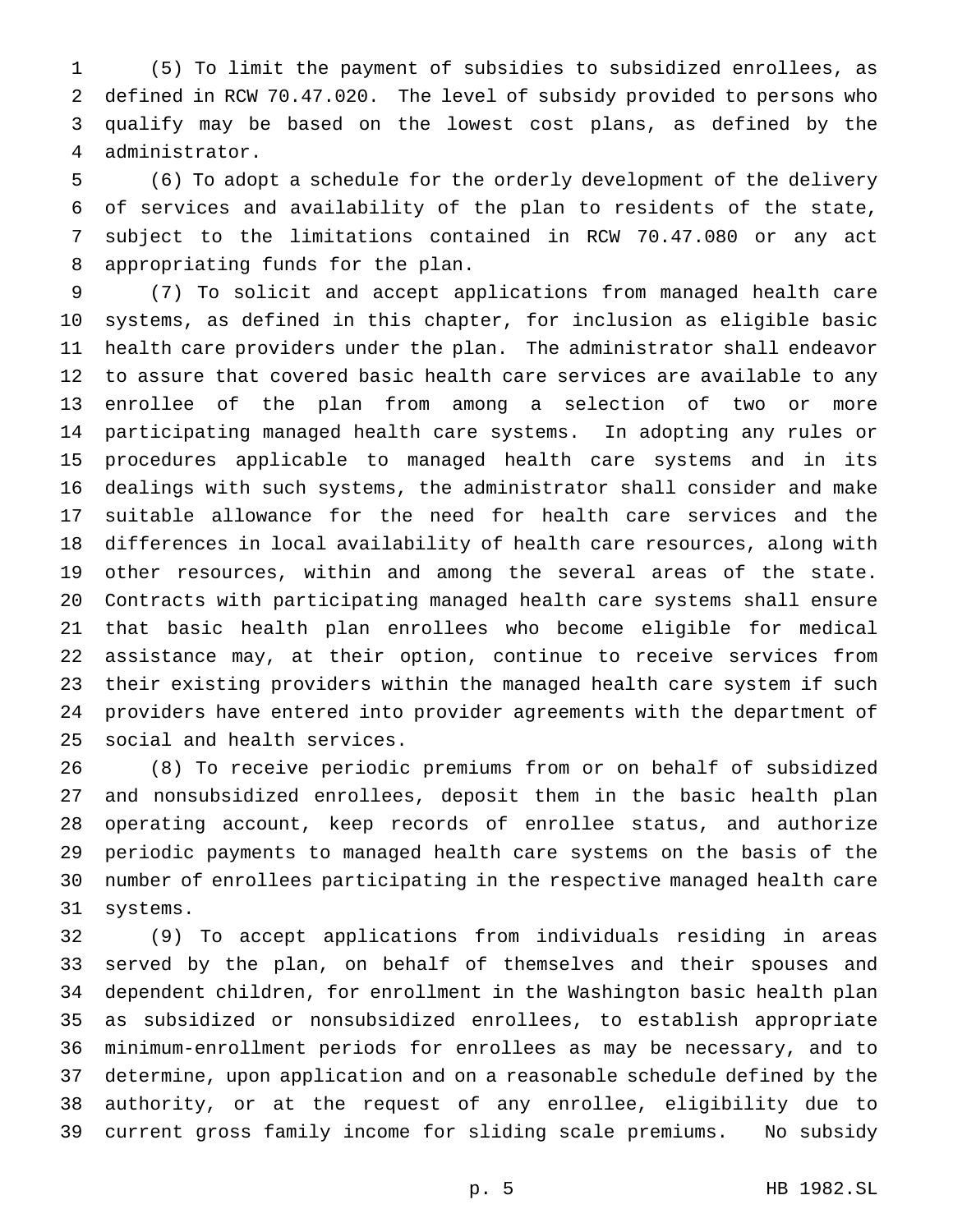may be paid with respect to any enrollee whose current gross family income exceeds twice the federal poverty level or, subject to RCW 70.47.110, who is a recipient of medical assistance or medical care services under chapter 74.09 RCW. If, as a result of an eligibility review, the administrator determines that a subsidized enrollee's income exceeds twice the federal poverty level and that the enrollee knowingly failed to inform the plan of such increase in income, the administrator may bill the enrollee for the subsidy paid on the enrollee's behalf during the period of time that the enrollee's income exceeded twice the federal poverty level. If a number of enrollees drop their enrollment for no apparent good cause, the administrator may establish appropriate rules or requirements that are applicable to such individuals before they will be allowed to reenroll in the plan.

 (10) To accept applications from business owners on behalf of themselves and their employees, spouses, and dependent children, as subsidized or nonsubsidized enrollees, who reside in an area served by the plan. The administrator may require all or the substantial majority of the eligible employees of such businesses to enroll in the plan and establish those procedures necessary to facilitate the orderly enrollment of groups in the plan and into a managed health care system. The administrator may require that a business owner pay at least an amount equal to what the employee pays after the state pays its portion of the subsidized premium cost of the plan on behalf of each employee enrolled in the plan. Enrollment is limited to those not eligible for medicare who wish to enroll in the plan and choose to obtain the basic health care coverage and services from a managed care system participating in the plan. The administrator shall adjust the amount determined to be due on behalf of or from all such enrollees whenever the amount negotiated by the administrator with the participating managed health care system or systems is modified or the administrative cost of providing the plan to such enrollees changes.

 (11) To determine the rate to be paid to each participating managed health care system in return for the provision of covered basic health care services to enrollees in the system. Although the schedule of covered basic health care services will be the same for similar enrollees, the rates negotiated with participating managed health care systems may vary among the systems. In negotiating rates with participating systems, the administrator shall consider the characteristics of the populations served by the respective systems,